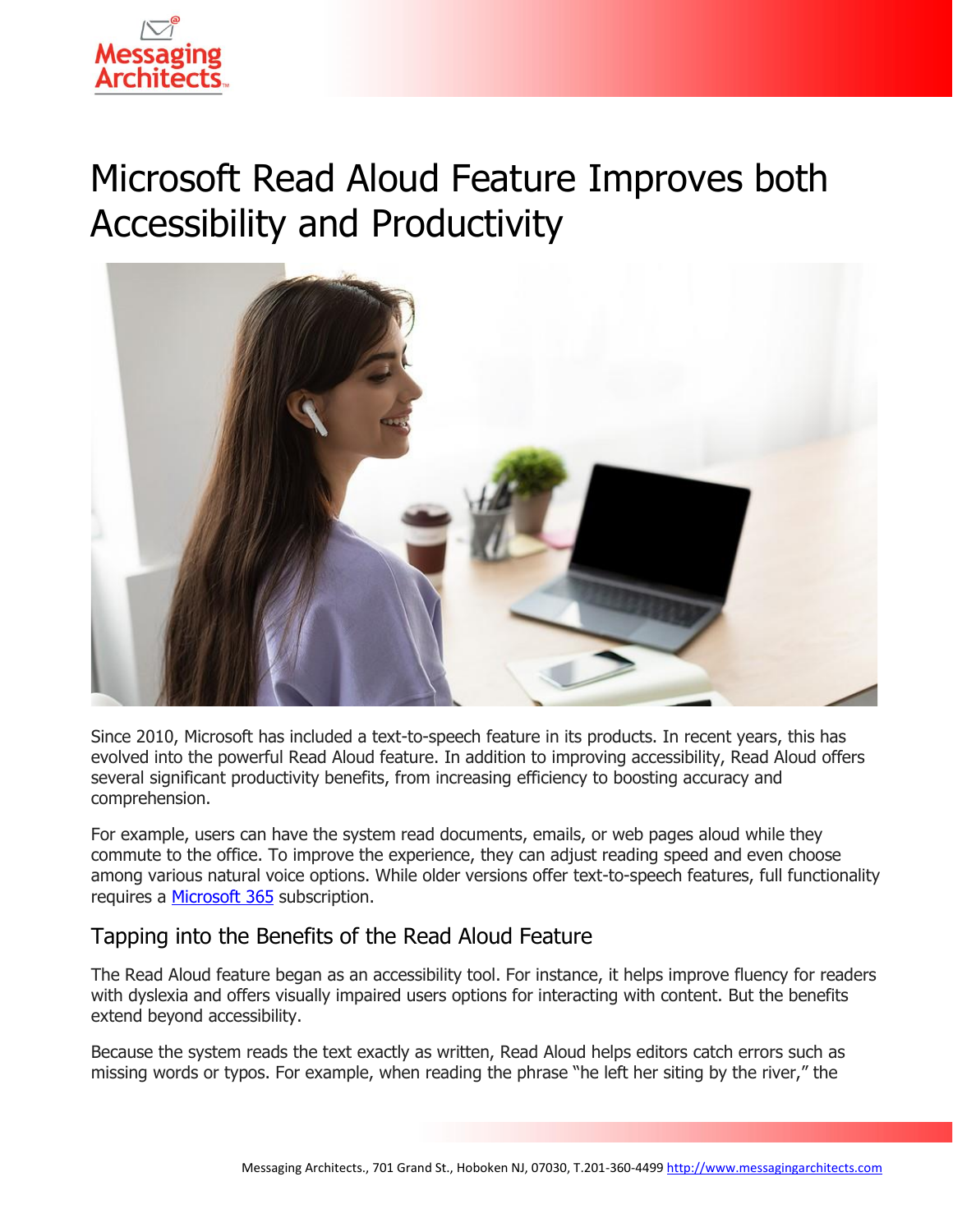

reader's mind will typically fill in the missing "t." Read Aloud, however will pronouncing "siting" with a long "i," immediately alerting the editor to the problem.

The feature also allows for hands-free reading, as it uses auto-scroll and highlights the text while reading it aloud. This allows users to multitask more efficiently. For instance, a busy team member can review documents for an afternoon meeting while running a mile or two on the treadmill over the lunch hour.



Additionally, for many readers, combining the visual with the auditory improves comprehension. And for readers interacting with documents in a language other than their primary language, listening to a document while reading it can significantly increase language facility.

### Accessing the Read Aloud Feature in Word and Outlook

As text-to-speech has grown more powerful, it has also become easier to access. In Word, for example, users can access the feature by selecting Read Aloud from the Review tab. The system will either read the entire document from the cursor location, or it will read the highlighted text.

In Outlook, users select Read Aloud from the Message tab, if reading an open email, or from the Home tab, if reading from the preview pane in the Inbox.

Once users have initiated Read Aloud, an on-screen toolbar appears in the upper right of the screen. Users can pause or play the reading, and they can skip back or forward through the paragraphs. Additionally, the gear icon allows users to adjust reading speed and choose from among various voices.

In both Word and Outlook, users can also add Read Aloud to the Quick Access Toolbar. And the following keyboard shortcuts make using the feature even easier: